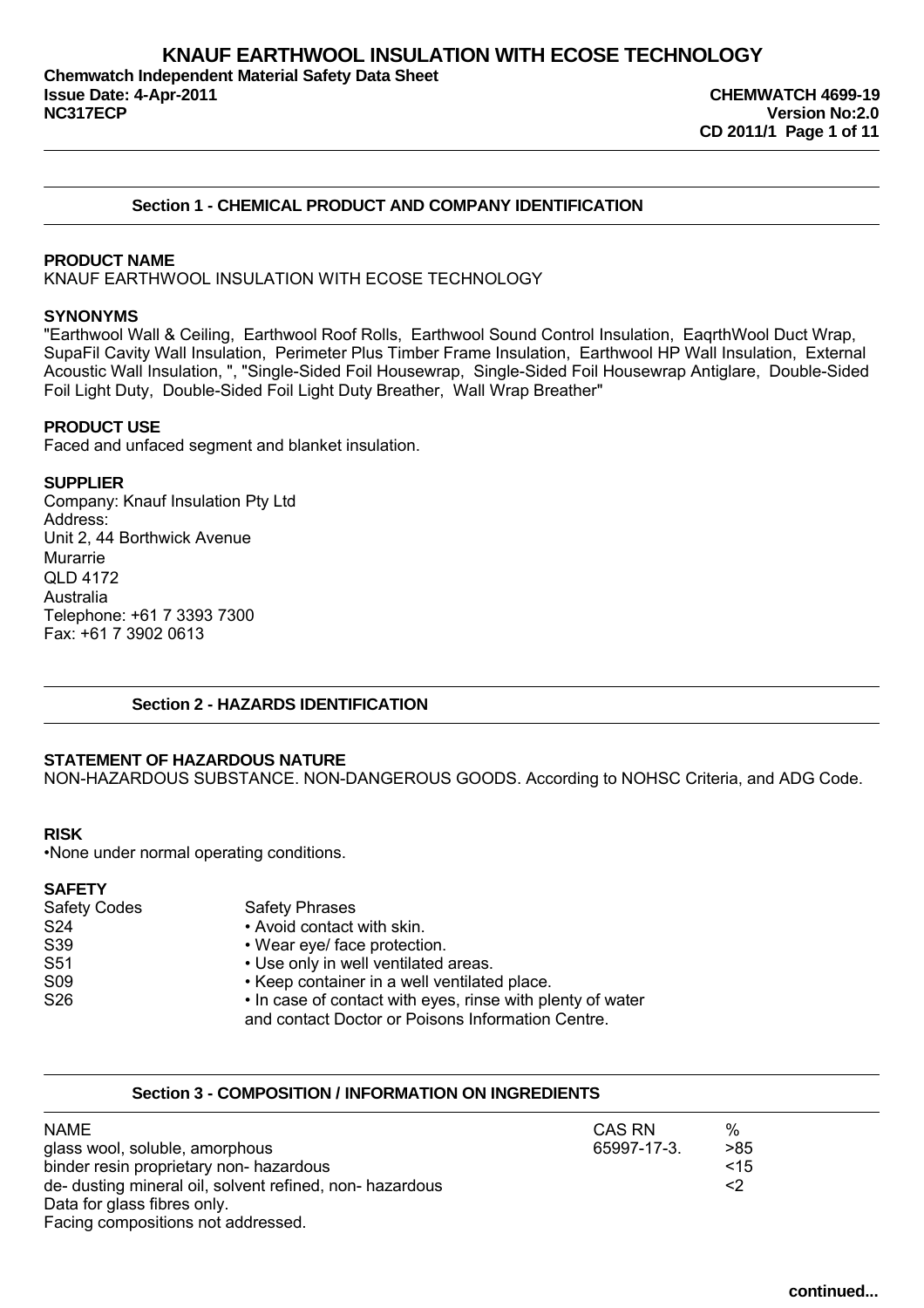**Chemwatch Independent Material Safety Data Sheet Issue Date: 4-Apr-2011 CHEMWATCH 4699-19 NC317ECP Version No:2.0**

## **Section 4 - FIRST AID MEASURES**

## **SWALLOWED**

- Immediately give a glass of water.
- First aid is not generally required. If in doubt, contact a Poisons Information Centre or a doctor.

## **EYE**

- If this product comes in contact with the eyes:
- Wash out immediately with fresh running water.
- Ensure complete irrigation of the eye by keeping eyelids apart and away from eye and moving the eyelids by occasionally lifting the upper and lower lids.
- Seek medical attention without delay; if pain persists or recurs seek medical attention.
- Removal of contact lenses after an eye injury should only be undertaken by skilled personnel.

### **SKIN**

- Gently brush or vacuum off adherent fibres.
- Wash affected areas thoroughly with water (and soap if available).
- Seek medical attention if irritation exists and persists.

## **INHALED**

- If dust is inhaled, remove from contaminated area.
- Encourage patient to blow nose to ensure clear breathing passages.
- Ask patient to rinse mouth with water but to not drink water.
- Seek immediate medical attention.

## **NOTES TO PHYSICIAN**

■ Treat symptomatically.

## **Section 5 - FIRE FIGHTING MEASURES**

### **EXTINGUISHING MEDIA**

• There is no restriction on the type of extinguisher which may be used.

## **FIRE FIGHTING**

- Alert Fire Brigade and tell them location and nature of hazard.
- Wear breathing apparatus plus protective gloves for fire only.
- Prevent, by any means available, spillage from entering drains or water course.

Use fire fighting procedures suitable for surrounding area.

## **FIRE/EXPLOSION HAZARD**

- Non combustible.
- Not considered to be a significant fire risk. However, it will break down under fire conditions and the binder may burn and produce toxic fumes of carbon monoxide (CO) and carbon dioxide (CO2).
- Containers/packaging may burn.

## **FIRE INCOMPATIBILITY**

■ None known.

## **HAZCHEM**

None

## **Personal Protective Equipment**

Gloves, boots (chemical resistant).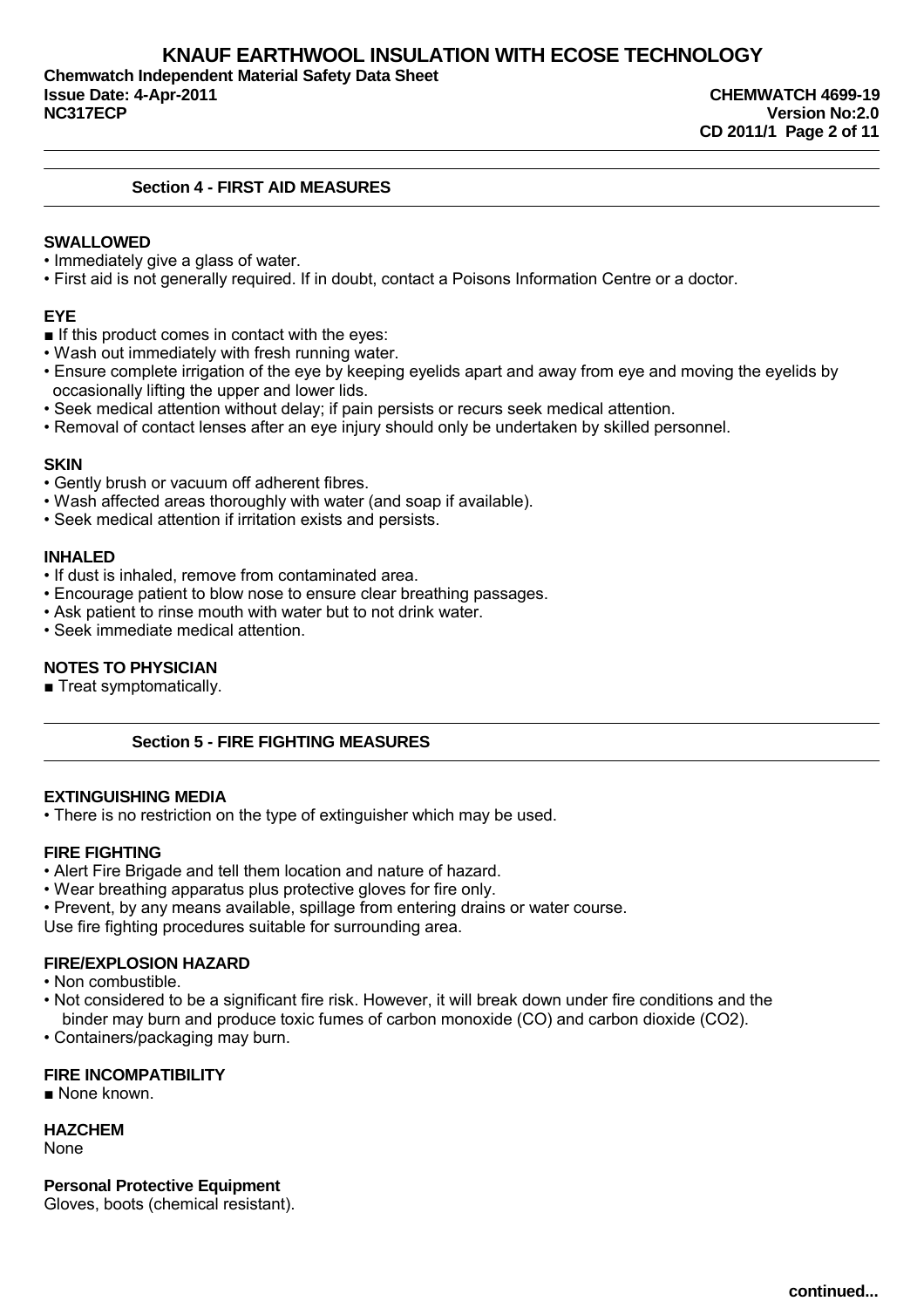## **KNAUF EARTHWOOL INSULATION WITH ECOSE TECHNOLOGY Chemwatch Independent Material Safety Data Sheet Issue Date: 4-Apr-2011 CHEMWATCH 4699-19 NC317ECP Version No:2.0**

**CD 2011/1 Page 3 of 11**

## **Section 6 - ACCIDENTAL RELEASE MEASURES**

## **MINOR SPILLS**

- Clean up waste regularly and abnormal spills immediately.
- Avoid breathing dust and contact with skin and eyes.
- Wear protective clothing, gloves, safety glasses and dust respirator.
- Use dry clean up procedures and avoid generating dust.
- Vacuum up or sweep up. NOTE: Vacuum cleaner must be fitted with an exhaust micro filter (HEPA type) (consider explosion-proof machines designed to be grounded during storage and use).
- Dampen with water to prevent dusting before sweeping.
- Place in suitable containers for disposal.

## **MAJOR SPILLS**

- Clear area of personnel and move upwind.
- Alert Fire Brigade and tell them location and nature of hazard.
- Control personal contact by using protective equipment and dust respirator.
- Prevent spillage from entering drains, sewers or water courses.
- Avoid generating dust.
- Sweep, shovel up. Recover product wherever possible.
- Put residues in labelled plastic bags or other containers for disposal.
- If contamination of drains or waterways occurs, advise emergency services.

## **Personal Protective Equipment advice is contained in Section 8 of the MSDS.**

## **Section 7 - HANDLING AND STORAGE**

### **PROCEDURE FOR HANDLING**

- Limit all unnecessary personal contact.
- Wear protective clothing when risk of exposure occurs.
- Use in a well-ventilated area.
- Avoid contact with incompatible materials.
- When handling, DO NOT eat, drink or smoke.
- Keep containers securely sealed when not in use.
- Avoid physical damage to containers.
- Always wash hands with soap and water after handling.
- Work clothes should be laundered separately.
- Use good occupational work practice.
- Observe manufacturer's storing and handling recommendations.
- Atmosphere should be regularly checked against established exposure standards to ensure safe working conditions are maintained.

## **SUITABLE CONTAINER**

- Polyethylene or polypropylene container.
- Packing as recommended by manufacturer.
- Check all containers are clearly labelled and free from leaks.

## **STORAGE INCOMPATIBILITY**

• Avoid storage and reaction with hydrofluoric or phosphoric acids and concentrated alkalis.

## **STORAGE REQUIREMENTS**

- Keep dry.
- Store under cover.
- Protect containers against physical damage.
- Observe manufacturer's storing and handling recommendations.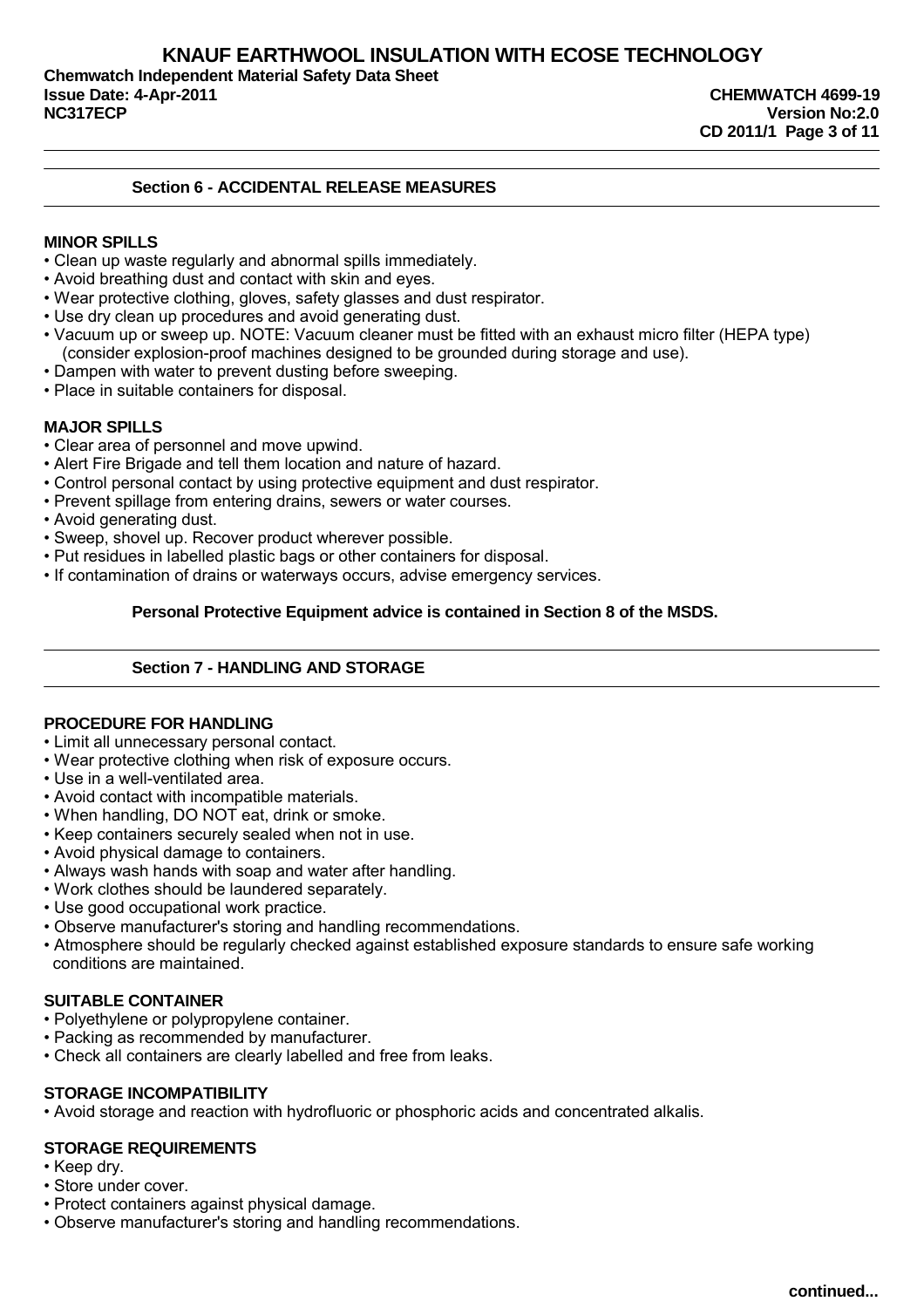**Chemwatch Independent Material Safety Data Sheet Issue Date: 4-Apr-2011 CHEMWATCH 4699-19 NC317ECP Version No:2.0**

## **Section 8 - EXPOSURE CONTROLS / PERSONAL PROTECTION**

| <b>EXPOSURE CONTROLS</b><br>Source | Material                                                              | TWA mg/m <sup>3</sup> | TWA F/CC | <b>Notes</b>        |
|------------------------------------|-----------------------------------------------------------------------|-----------------------|----------|---------------------|
| Australia Exposure<br>Standards    | glass wool, soluble,<br>amorphous (Synthetic<br>mineral fibres (SMF)) | 0.5                   | 0.5      | (see Chapter<br>14) |

### **MATERIAL DATA**

KNAUF EARTHWOOL INSULATION WITH ECOSE TECHNOLOGY: ■ None assigned. Refer to individual constituents.

GLASS WOOL, SOLUBLE, AMORPHOUS:

■ for biosoluble fibres and dusts

ES TWA: 0.5 fibre/ml (for respirable fibres); 2.0 mg/m3 (inspirable dusts)

Biosoluble vitreous fibres do not generally have separate Occupational Exposures Standards (OELs). But for airborne respirable particles and inspirable dusts different exposure standards are suggested.

It is anticipated that airborne respiratory fibre levels will rarely exceed 0.5 f/ml in user applications. During most applications and during installation of the material, no special ventilation is required but where working in dusty atmospheres local ventilation must be considered. In operations involving continuous manufacturing the need for ventilation must be evaluated and where high fibre levels are anticipated local exhaust with emission capture facilities must be introduced.

Ensure that the release of, and exposure to fibres and/ or dust is minimised. Use hand tools that generate the least amount of dust or fibres; power tools, used directly on the product, require dust collection systems. Clean work areas regularly by vacuuming or wet sweeping.

The concentration of dust, for application of respirable dust limits, is to be determined from the fraction that penetrates a separator whose size collection efficiency is described by a cumulative log-normal function with a median aerodynamic diameter of 4.0 um (+-) 0.3 um and with a geometric standard deviation of 1.5  $\mu$ m ( $+$ -) 0.1  $\mu$ m, i.e. generally less than 5  $\mu$ m.

Synthetic vitreous fibres are composed largely of aluminium and calcium silicates derived from rock, clay, slag or glass. For the purpose of classification they are divided into two broad classes: filaments and wools. Filaments contain continuous glass filaments, while wools contain glass wool, rock (stone) wool, slag wool, refractory ceramic fibres and other newly engineered biosoluble fibres. Generally wool fibres tend to be shorted and finer than continuous filament fibres and their diameters more variable.

All fibrous glass products consist of silicon and aluminium oxides. The final properties of the glass are dictated by the percent composition of other oxides including alkali metal oxides (e.g. Na2O, K2O), alkaline earth oxides (e.g. CaO, MgO) and metal oxides (e.g. ZrO2 Fe2O3). The term" mineral wool" is used to describe rock wool and slag wool and occasionally glass wool. Refractory ceramic fibres (RCFs) are a specialised type of synthetic vitreous fibre that are highly heat resistant and contain a much higher concentration of alumina (Al2O3) than other fibres. Although RCFs are amorphous at low temperatures, they undergo partial crystallisation (devitrification) to quartz, cristobolite, or tridymite at the elevated temperatures for which they were designed.

The diameter of airborne fibres are an important physical property from a biological standpoint because thin fibres are considered respirable and may be deposited in the peripheral lung airway. Airborne fibres with diameters < 3 µm are generally considered respirable in humans. There is a strong correlation between fibre diameter and airborne fibre levels found in the work place. Generally the smaller the fibre diameter, the lower the airborne fibre concentration. Rock wool and slag wool typically possess fibre diameters in the range of about 3-7 µm . Glass wool possesses fibre diameters typically of 3-15 µm. The smaller diameters of these fibres in comparison to continuous filament fibres allows for the possibility that a small fraction of these fibres may become respirable when they become airborne. Special purpose glass fibres typically have fibre diameters of <3  $\mu$ m and often < 1  $\mu$ m. RCFs typically have fibre diameters of 1-5  $\mu$ m

Exposure standards for man-made vitreous (silicate) fibres (also known as MMMF, SMF or MMVF) are currently based on a combination of chemical and physical properties.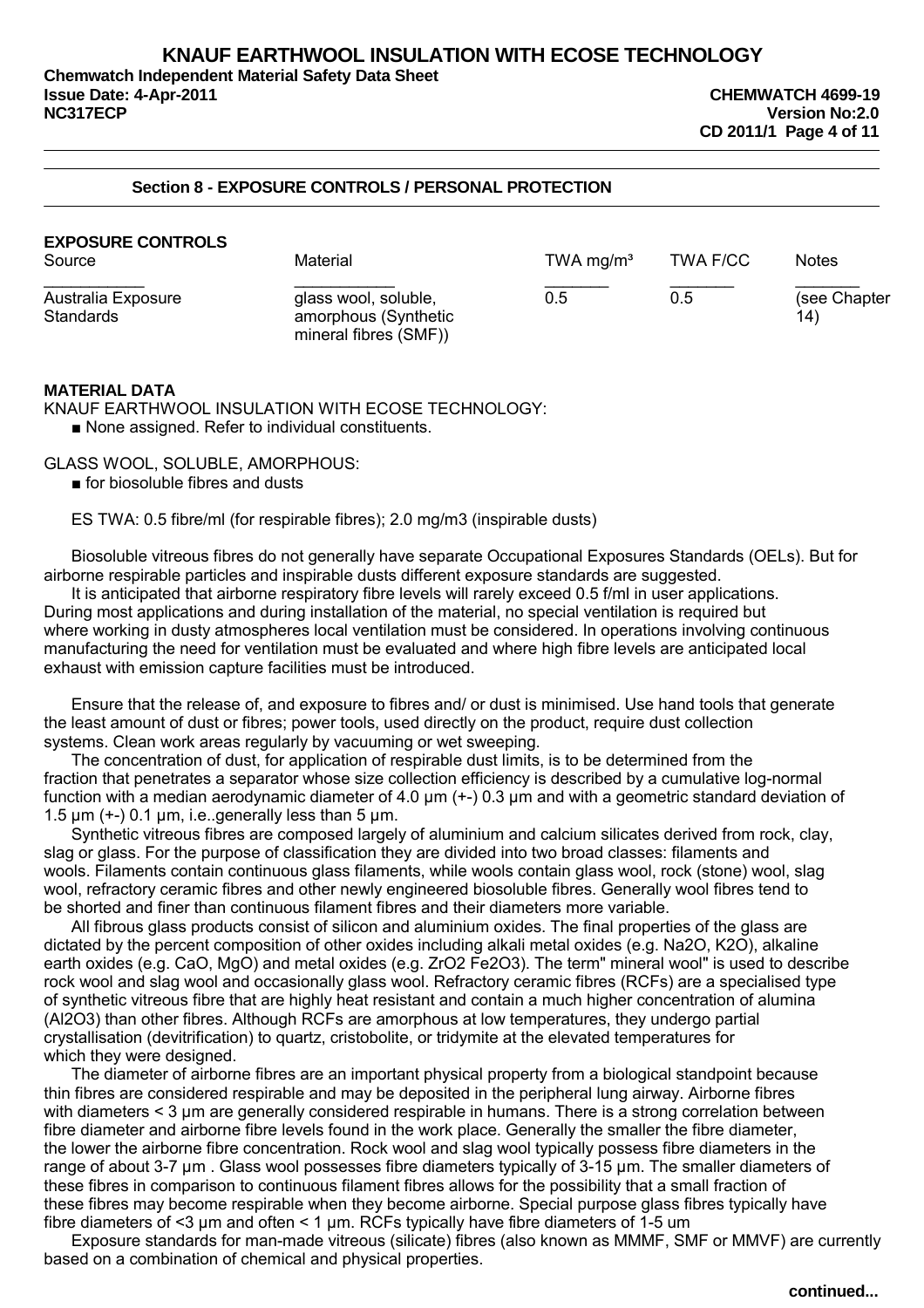**Chemwatch Independent Material Safety Data Sheet**

In general they fall into one of two groups:

Those with random orientation with alkaline oxide and alkaline earth oxide (Na2O+K2O +CaO+MgO+BaO) content: • greater than 18% by weight (generally the mineral wools)

• less than 18% weight: this group ( Refractory Ceramic Fibres (RCF) and special purpose fibres).

Members of both groups may produce cancer but certain fibre properties must be considered before assigning this classification These are described in Notes Q, and R of Annex 1 of the European Directive 67/548/EEC. Note Q - this applies to the first group (the mineral wools) only:

The classification as a carcinogen need not apply if it can be shown that the substance fulfils one of the following conditions:

• a short term biopersistence test by inhalation has shown that the fibres longer than 20 µm have a weighted half-life less than 10 days (the so-called biosoluble fibres) , or

• a short term biopersistence test by intratracheal instillation has shown that the fibres longer than 20 µm have a weighted half-life less than 40 days (biosoluble fibres), or

• an appropriate intra-peritoneal test has shown no evidence of excess carcinogenicity, or

• absence of relevant pathogenicity or neoplastic changes in a suitable long term inhalation test.

Note R- this applies to both groups (the mineral wools and RCFs)

The classification as a carcinogen need not apply to fibres with a length weighted geometric mean diameter less two standard geometric errors greater than 6 µm.

The ACGIH has created exposure standards for each group:

For mineral wools (glass wool, rock wool and slag wool) a TWA of 1 f/cc pertains

For RCFs (and special purpose fibres) a TWA of 0.2 f/cc pertains

Biosoluble fibres(described in Note Q) have not yet been assigned a value - because they may create irritation, however, a" Nuisance Particulate" value cannot apply. Although not actually soluble in water the term dissolution is often used to describe the durability of synthetic vitreous fibres, especially as it pertains to biological fluid. Dissolution produces degradation. Under alkaline and acidic conditions, the silicate network of synthetic vitreous fibres can be attacked, resulting in leaching of individual ions and the eventual disruption of the entire fibre network.

## **PERSONAL PROTECTION**

## **EYE**

- Safety glasses with side shields.
- Chemical goggles.
- Contact lenses may pose a special hazard; soft contact lenses may absorb and concentrate irritants. A written policy document, describing the wearing of lens or restrictions on use, should be created for each workplace or task. This should include a review of lens absorption and adsorption for the class of chemicals in use and an account of injury experience. Medical and first-aid personnel should be trained in their removal and suitable equipment should be readily available. In the event of chemical exposure, begin eye irrigation immediately and remove contact lens as soon as practicable. Lens should be removed at the first signs of eye redness or irritation - lens should be removed in a clean environment only after workers have washed hands thoroughly. [CDC NIOSH Current Intelligence Bulletin 59].

## **HANDS/FEET**

- Wear chemical protective gloves, eg. PVC.
- Wear safety footwear or safety gumboots, eg. Rubber.

## **OTHER**

- Personnel involved in the installation of unbonded ceramic materials should wear disposable coveralls, or long-sleeve loose fitting clothing, gloves and suitable respirator. Such equipment should also be used by personnel employed in removing materials which have not become embrittled.
- Personnel involved in the removal of embrittled material should in addition, use a full-face cartridge respirator, or full-face powered air purifying respirator, each with suitable particulate filter, or a fullface pressure demand airline respirator.
- Disposable coveralls or long sleeve, loose fitting protective clothing, e.g. overalls (launder clothing separately from other clothing).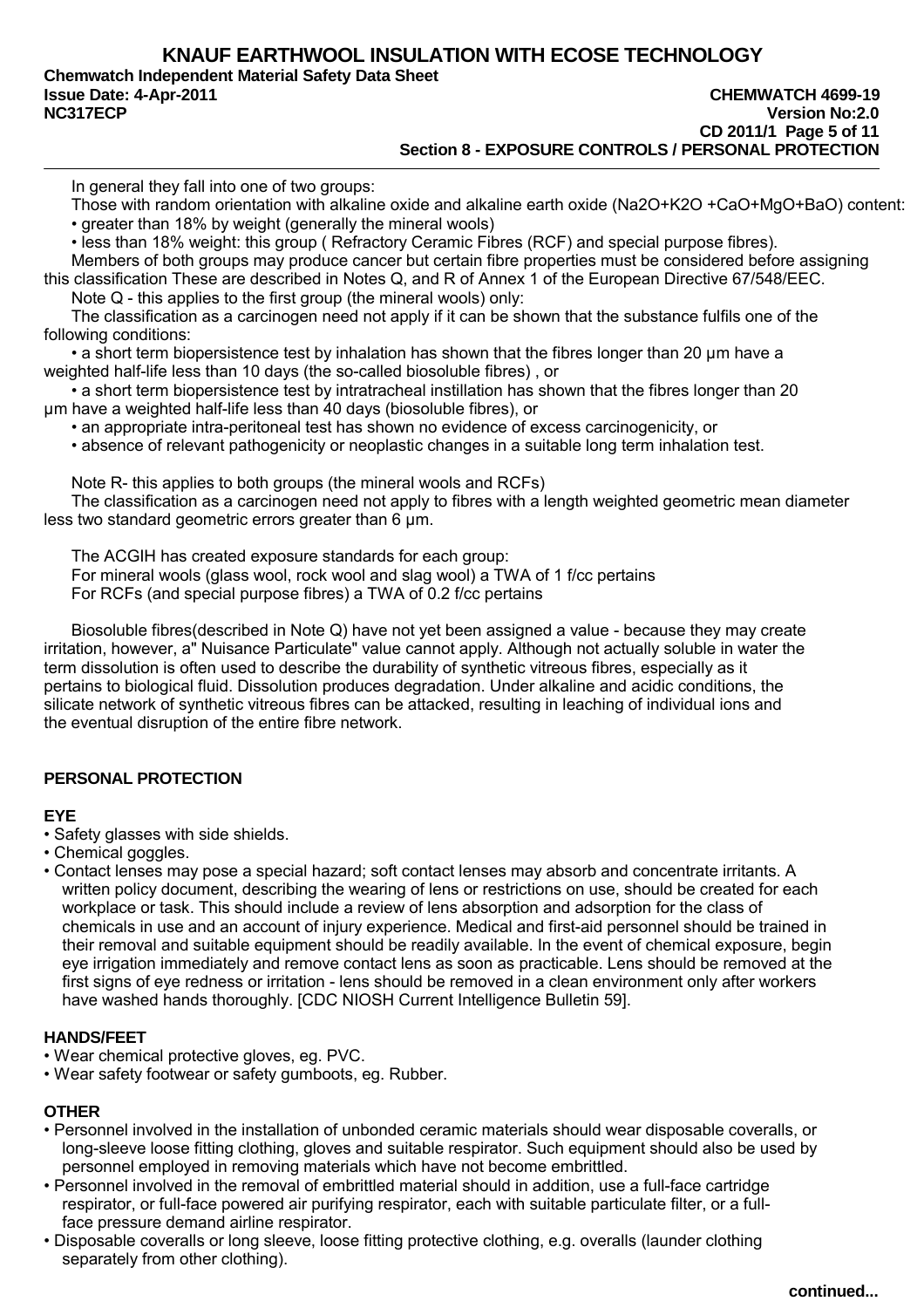**Chemwatch Independent Material Safety Data Sheet Issue Date: 4-Apr-2011 CHEMWATCH 4699-19** 

# **NC317ECP Version No:2.0 CD 2011/1 Page 6 of 11 Section 8 - EXPOSURE CONTROLS / PERSONAL PROTECTION**

- When working above head height, use head covering.
- Minimise dust generation by using sharp hand cutting tools if possible.
- Powered tools (e.g. saws etc.) should only be used if fitted with dust extraction and containment equipment.
- Vacuum cleaners should be available for fibre/dust removal.

## **RESPIRATOR**

- Respirators may be necessary when engineering and administrative controls do not adequately prevent exposures.
- The decision to use respiratory protection should be based on professional judgment that takes into account toxicity information, exposure measurement data, and frequency and likelihood of the worker's exposure ensure users are not subject to high thermal loads which may result in heat stress or distress due to personal protective equipment (powered, positive flow, full face apparatus may be an option).
- Published occupational exposure limits, where they exist, will assist in determining the adequacy of the selected respiratory . These may be government mandated or vendor recommended.
- Certified respirators will be useful for protecting workers from inhalation of particulates when properly selected and fit tested as part of a complete respiratory protection program.
- Use approved positive flow mask if significant quantities of dust becomes airborne.
- Try to avoid creating dust conditions.

The local concentration of material, quantity and conditions of use determine the type of personal protective equipment required. For further information consult site specific CHEMWATCH data (if available), or your Occupational Health and Safety Advisor.

## **ENGINEERING CONTROLS**

- Provide good ventilation (either forced or natural)
- Where possible, enclose sources of dust and provide dust extraction at the source.
- Restrict access to work areas involved in handling man-made mineral fibres and ensure that adequate training, in the handling of such materials, has been provided.
- Use operating procedures which limit the generation of dusts.
- When working with unbonded fibres, local exhaust ventilation is generally a requirement.
- Exhaust ventilation should be designed to prevent accumulation and recirculation of dusts and to remove dusts from the workplace.
- Keep the work place clean. Use a vacuum cleaner fitted with a HEPA filter; avoid using brooms and compressed air.
- Where possible use products specially tailored to the application; some products can be delivered, ready for use, without further cutting or machining. Some can be treated or packaged to minimise or avoid dust emission during handling.
- When removing embrittled materials, the removal area should be contained to minimise the transfer of dust to other work areas and should include an intermediate changing and cleaning area. Local exhaust ventilation should be provided.
- If measured respirable fibre is less than the recommended occupational exposure level, wear approved dust respirator Class P1 (half-face).
- Use a Class P2 or P3 respirator (full-face), where exposure is above the recommended occupational exposure level
- Use an approved respirator if power tools without dust extraction or containment are used.

## **Section 9 - PHYSICAL AND CHEMICAL PROPERTIES**

## **APPEARANCE**

A matt of brown fibrous material resembling wool. Supplied in different shapes and sizes and packaged in plastic. It is flexible. Facings such as kraft paper or aluminium foil laminates are applied to meet specific purposes.

The fibrous material is bound together by a resin together with a light de-dusting oil coating.

### **PHYSICAL PROPERTIES**

Does not mix with water.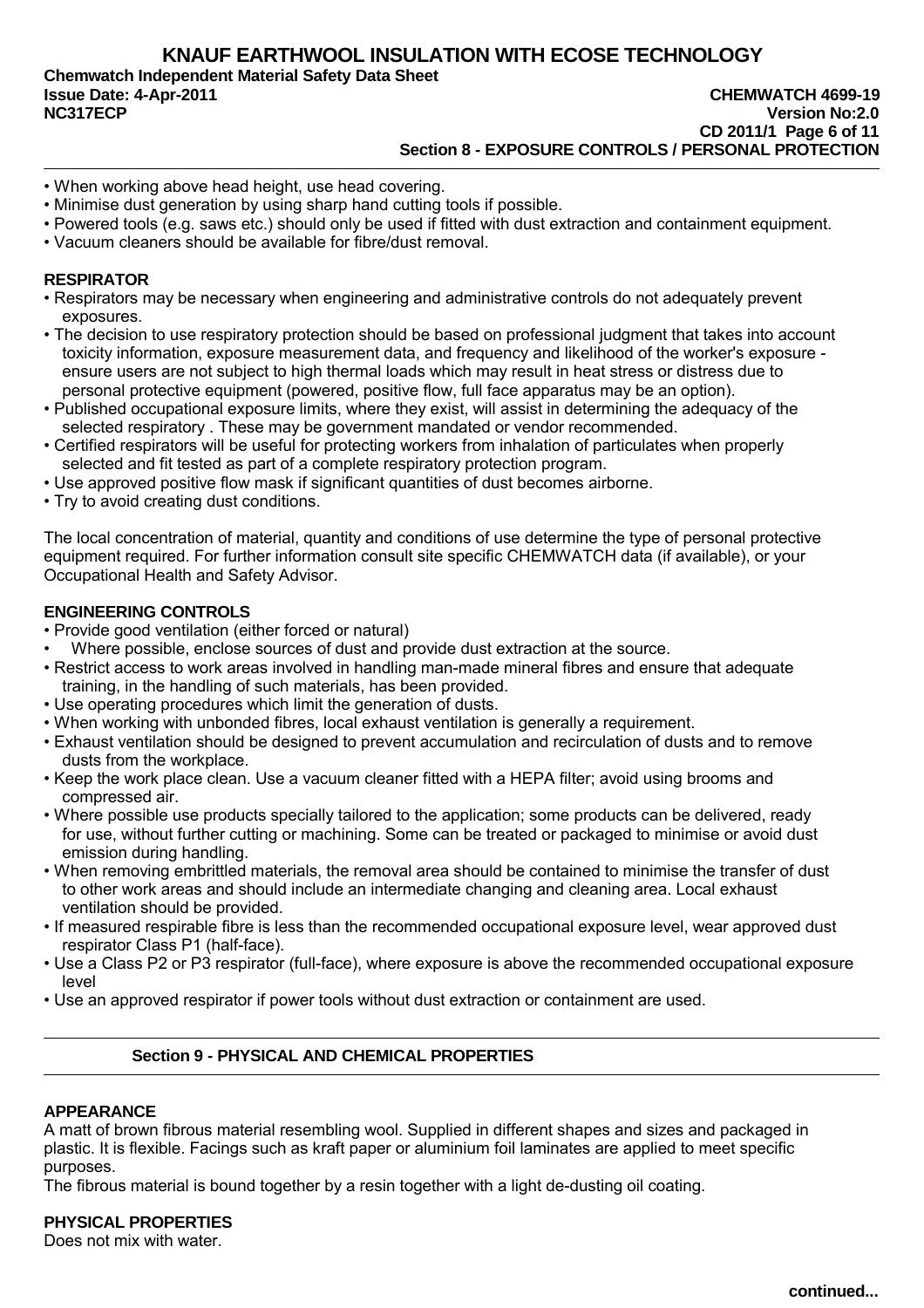**Chemwatch Independent Material Safety Data Sheet Issue Date: 4-Apr-2011 CHEMWATCH 4699-19** 

**NC317ECP Version No:2.0 CD 2011/1 Page 7 of 11 Section 9 - PHYSICAL AND CHEMICAL PROPERTIES**

| <b>State</b>                 | Manufactured     | Molecular Weight                            | Not applicable. |
|------------------------------|------------------|---------------------------------------------|-----------------|
| Melting Range $(\mathbb{C})$ | >704             | Viscosity                                   | Not Applicable  |
| Boiling Range (C)            | Not applicable.  | Solubility in water (g/L)                   | Immiscible      |
| Flash Point (C)              | Not applicable   | pH (1% solution)                            | Not applica ble |
| Decomposition Temp (°C)      | >300 binder etc. | pH (as supplied)                            | No t applicable |
| Autoignition Temp $(C)$      | Not available    | Vapour Pressure (kPa)                       | Not applicable. |
| Upper Explosive Limit (%)    | Not applicable   | Specific Gravity (water=1)                  | Not applicable  |
| Lower Explosive Limit (%)    | Not applicable   | <b>Relative Vapour Density</b><br>$(air=1)$ | Not applicable  |
| Volatile Component (%vol)    | <1               | <b>Evaporation Rate</b>                     | Not applicable  |

## **Section 10 - STABILITY AND REACTIVITY**

## **CONDITIONS CONTRIBUTING TO INSTABILITY**

■ Product is considered stable and hazardous polymerisation will not occur. For incompatible materials - refer to Section 7 - Handling and Storage.

## **Section 11 - TOXICOLOGICAL INFORMATION**

## **POTENTIAL HEALTH EFFECTS**

## **ACUTE HEALTH EFFECTS**

## **SWALLOWED**

■ Not normally a hazard due to the physical form of product. The material is a physical irritant to the gastro-intestinal tract.

## **EYE**

■ Not normally a hazard due to physical form of product.

The dust may produce eye discomfort and abrasive eye inflammation.

## **SKIN**

■ Not normally a hazard due to physical form of product.

All man-made mineral fibres, in common with their natural counterparts, may produce mild irritation and inflammation which results in itching or, in the case of certain sensitive individuals, a slight reddening of the skin. This is due to entirely to a mechanical reaction to the sharp, broken fibre ends and does not involve chemical or allergic effects. Itching and possible inflammation are mechanical reactions to coarse fibres greater than 5 micron in diameter. These symptoms occur particularly in folds of skin around wrists, collars and waistbands. Perspiration aggravates the condition. Irritation is accentuated by fibre adhering to sweaty skin at elevated temperatures. Symptoms generally abate within a short time after exposure ceases. When products are handled continually, the skin itching often diminishes.

The material is mildly abrasive and may produce discomfort which results in a temporary skin rash. Discomfort is accentuated by fibre adhering to sweaty skin at higher temperatures.

## **INHALED**

■ There is some evidence to suggest that the material can cause respiratory irritation in some persons. The body's response to such irritation can cause further lung damage.

Loose and granular forms produce more dust than preforms (segments) but handling of segments results in fibre dislodgement and dusting. Nose and throat irritation may be transitory. Material may be dampened with a dedusting oil to mitigate problems.

There is little evidence for acute toxicity after inhalation of mineral fibres. Rockwool/ glasswool administered by inhalation produce little fibrosis in experimental animals [IARC Monograph 43]. The dust may produce upper respiratory tract discomfort. Nose and throat discomfort may be transitory. Cutting and trimming may result in fibre dislodgement and dust production.

Nose and throat irritation may be transitory. Handling of segments results in fibre dislodgement. If correct

**continued...**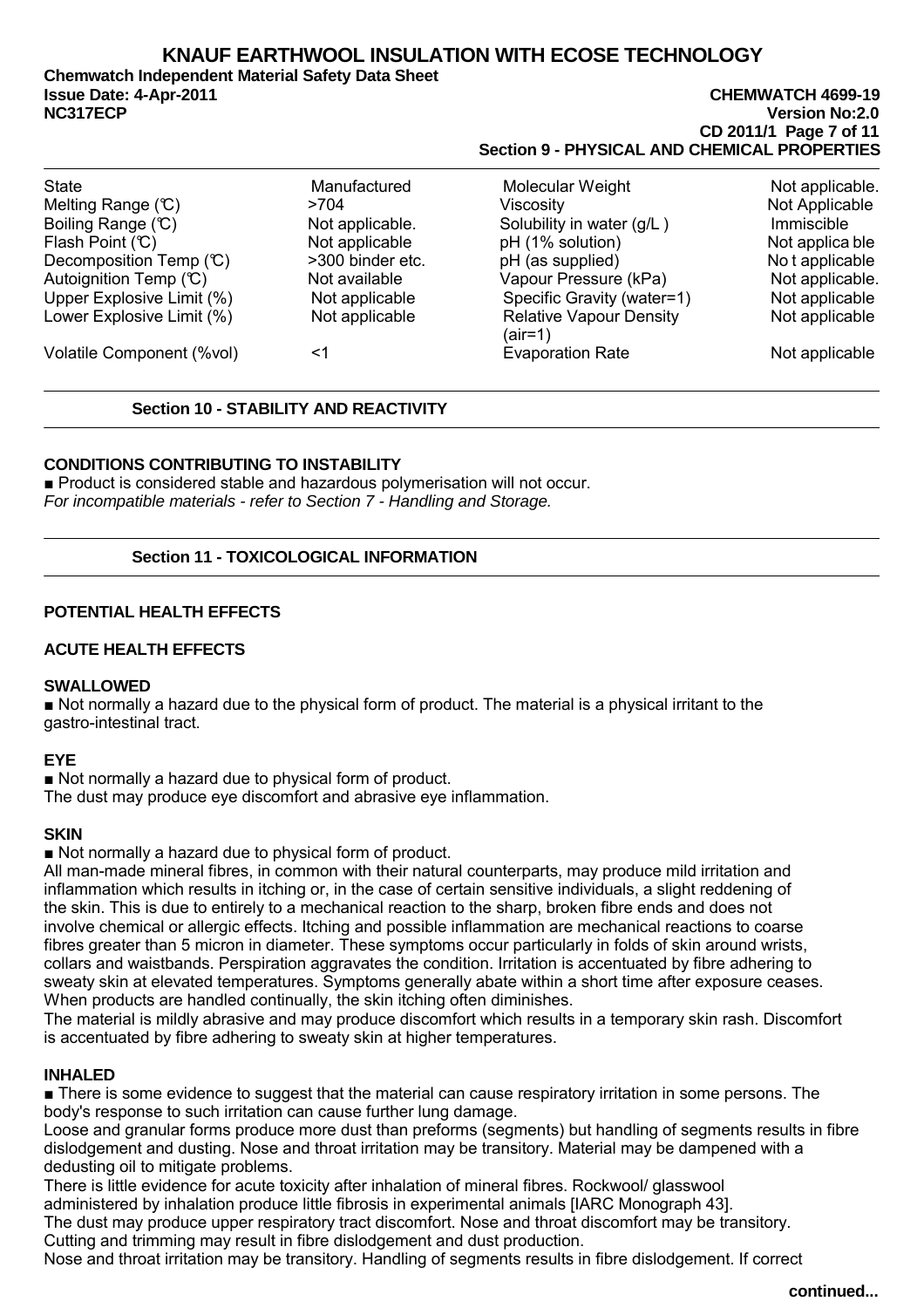**CD 2011/1 Page 8 of 11 Section 11 - TOXICOLOGICAL INFORMATION**

handling procedures are not followed, dusting fibre dislodgement may occur. Material is dampened with a dedusting oil to mitigate problems.

## **CHRONIC HEALTH EFFECTS**

■ Insulation wools belong to the generic group of man-made vitreous fibres (MMVF), also known as man-made mineral fibres (MMMF) or synthetic mineral fibres (SMF). The insulation wools are significantly different from other types of MMVF. The size and chemical properties of the fibres are different. Insulation wools have a high oxide content, which makes them more soluble than most other MMVFs in the bodily fluids of the lung. This reduces their length of persistence in the lung and their potential to cause cancer. The length of time which a fibre stays within tissue is a main indictor of the potential of the fibre to cause damage. This length is dependent upon solubility, leaching and clearance. Large fibres generally persist longer than small ones (glass fibres, though longer, are cleared more quickly).

## **TOXICITY AND IRRITATION**

KNAUF EARTHWOOL INSULATION WITH ECOSE TECHNOLOGY: ■ Not available. Refer to individual constituents.

GLASS WOOL, SOLUBLE, AMORPHOUS:

■ unless otherwise specified data extracted from RTECS - Register of Toxic Effects of Chemical Substances.

■ Insulation wools belong to the generic group of man-made vitreous fibres (MMVF) also known as man-made mineral fibres (MMMF) or synthetic mineral fibres (SMF). The insulation wools are significantly different from other types of MMVF such as refractory ceramic fibres, reinforcement fibres and glass microfibres used for special applications.

Insulation wools are different not only in the dimensions of their fibres but also in their chemical composition and their biopersistence. Specifically, insulation wools are defined within the European Union and elsewhere as being man-made vitreous (silicate) fibres with random orientation and with the Na2O+K2O+CaO+MgO+BaO content exceeding 18% by weight.

The sum of percentages of the weights of oxides in the fibre (KI) has been shown to be the best predictor of in-vitro solubility at pH 7.4. Fibres with a KI of 40 or more are highly soluble and are unlikely to pose a carcinogenic risk.

For glass wool reducing the alumina content of fibres and increasing boron has been found to significantly increase in-vitro solubility at pH 7.4 whilst at pH 4.5 the dissolution rate is very low at low alumina contents. For rock (stone) wool composites , biosolubility is created when the alumina content is increased to 17-18% and silicon oxide content is reduced to below 42-43% - alternately alumina may be decreased to below 3-4% and phosphate content increased.

Biosoluble insulation wools dissolve more readily in physiological fluids in the lung than most other MMVFs and thus do not persist in the lung. They have a low biopersistence.

The length of time which a fibre type stays within tissue is a principal indicator of the pathogenic effect of the fibre. The biopersistence of the substance is the net effect of dissolution, leaching and clearance. Large fibres generally persist in tissue longer than small fibres but glass fibres are probably exceptional as longer glass fibres are cleared more quickly. Regulation around the world nevertheless place limits on the half-life of fibres longer than 20 um following short-term inhalation and intratracheal instillation. The lack of inhalation risk of biosoluble fibres contrasts with the known effects on the lung and pleura of more durable fibres.

EEC directive 97/69/EC exonerates these materials from any carcinogenic classification. [ Rats have been exposed 6 hours per day, 5 days per week during 2 years at an average concentration of 200 fibres per mL (200 to 300 times higher than concentrations found in manufacturing plants). Preliminary findings are: No formation of fibrous tissue.

No significant elevated tumour incidence over the negative control group.

Reversible cellular changes are evident: these are similar to the effects observed after inhalation of inert dust. [Manufacturer]

Studies in inorganic fibre toxicology demonstrates that fibre biopersistence and in vitro dissolution rate correlate well with fibre pathogenicity. Test fibres for one such study included eight synthetic vitreous

**continued...**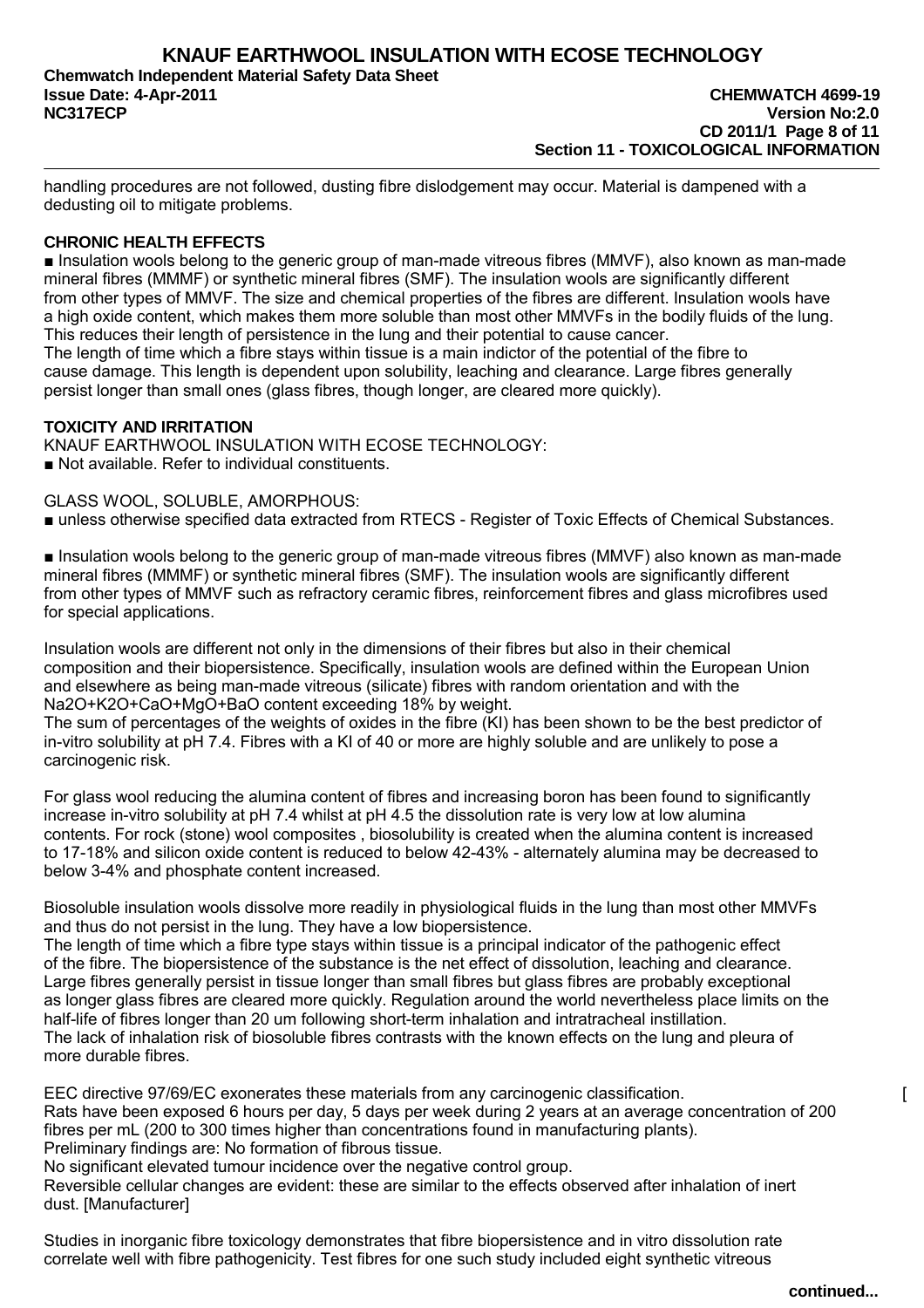## **KNAUF EARTHWOOL INSULATION WITH ECOSE TECHNOLOGY Chemwatch Independent Material Safety Data Sheet Issue Date: 4-Apr-2011 CHEMWATCH 4699-19 NC317ECP Version No:2.0**

# **CD 2011/1 Page 9 of 11 Section 11 - TOXICOLOGICAL INFORMATION**

fibres (SVFs), refractory ceramic fibre (RCF1), four fibre glasses (FGs), rock wool, slag wool, HT stone wooland two asbestos types (crocidolite and amosite). Fibre toxicology and biopersistence were investigated using rodents exposed by inhalation. To evaluate chronic inhalation toxicity, rodents were exposed nose-only to 100 fibres > 20 mum in length (F > 20 mum)/cm3, 6 h/day, 5 days/wk, for 2 yr (rats) or 1 1/2yr (hamsters). To evaluate lung biopersistence, rats were exposed nose-only for 5 days to fibre aerosol; lung burdens were then analysed during 1 yr postexposure. In vitro dissolution rate was evaluated in a flow-through system using physiological solutions that mimic the inorganic components of extra- and intracellular lung fluids. The 10 test fibres encompassed a range of respiratory toxicities, from transient inflammation only to carcinogenesis. Lung clearance weighted half-times (WT1/2) for F > 20 mum were 6-15 days for stonewool, building insulation fibre glasses, and slag wool; 50-80 days for rock wool, 2 special-application FGs, and RCF1; and > 400 days for asbestos. WT1/2 correlated with pathogenicity: The rapidly clearing fibres were innocuous (insulation fibre glasses, slag wool, and stonewool), but the more biopersistent fibres were fibrogenic (rock wool) or fibrogenic and carcinogenic (special-application fibre glasses, RCF1, amosite and crocidolite asbestos).

In vitro dissolution rates (kdis =  $nq/cm2/h$ ) of the 10 fibers at pH 7.4 or 4.5 ranged from < 1 to > 600. Fibres that dissolved rapidly in vitro also cleared quickly from the lung and induced only transient inflammation in the chronic studies. In contrast, fibres that dissolved slowly in vitro were biopersistent in the lung and tended to induce permanent pathogenicity. Other in vitro studies of fiber degradation suggest that, in addition to fiber dissolution, fiber leaching and subsequent transverse breakage may also be important mechanisms in lung biopersistence and hence pathogenicity. The validity of using lung biopersistence for predicting the potential pathogenicity of synthetic vitreous fibres (SVFs) is confirmed by this research. The research also supports the use of in vitro fibre degradation at pH 7.4 and/or pH 4.5 as an indicator of SVF potential pathogenicity. [Hesterberg T.W., Hart G.A: Inhalation Toxicology 12, Supplement to Issue 10, October 2000, pp 91-97]

In another study the pathology resulting after long- term tests (inhalation and injection into the abdominal cavity) in rats of a new biosoluble type was investigated. The biosoluble fibre type was characterised by a relatively high content of aluminum and a relatively low content of silica compared to the traditional stone wool. This biosoluble fibre had a high in-vitro dissolution rate at pH 4.5 and a relatively low dissolution rate at pH 7.4. In a short-term inhalation study this biosoluble fibre was considerably less biopersistent rate at pH 7.4. In a short-term inhalation study this biosoluble fibre was considerably less biopersistent (more biosoluble) than stone wool and other MMVFs. In contrast, to the biosoluble fibre, stone wool caused pulmonary fibrosis in long- term inhalation studies. For both fibre types the incidence of tumors was comparable to the control groups. Also in injection studies the importance of the high biosolubility of fibres was confirmed, because stone wool caused a significant increase of mesotheliomas in the abdominal cavity while the biosoluble-fibre exposed rats did not show any mesotheliomas.

## **Section 12 - ECOLOGICAL INFORMATION**

GLASS WOOL, SOLUBLE, AMORPHOUS:

■ Synthetic vitreous fibers are nonvolatile and generally insoluble, so their natural tendency is to settle out of air and water, and deposit in soil or sediment. Synthetic vitreous fibers are not known to undergo any significant transformation or degradation in air, sediment or soil,or water.

The silicate network of all synthetic vitreous fibers can be attacked by acids or alkaline solutions, but this does not occur to any significant extent under environmentally relevant conditions.

Using in vitro tests at 37 C with simulated extracellular fluid (pH 7.4), the dissolution rates of glass, rock, and slag wools with diameters of 1 um were reported as 0.4, 1.2, and 2.0 years, respectively.Lifetimes for refractory ceramic fibers were about 5 years. Because of their larger surface area, fine fibers will undergo dissolution more readily than course fibers

Binder-coated mineral wools are hydrophobic, therefore, no adverse environmental effects would be expected if this product was accidentally released in the water or soil. No harm to fish or wildlife would be caused by coated mineral wools.

Bio-soluble wools are expected to solubilise over a period of weeks to months in most ecosystems . DO NOT discharge into sewer or waterways.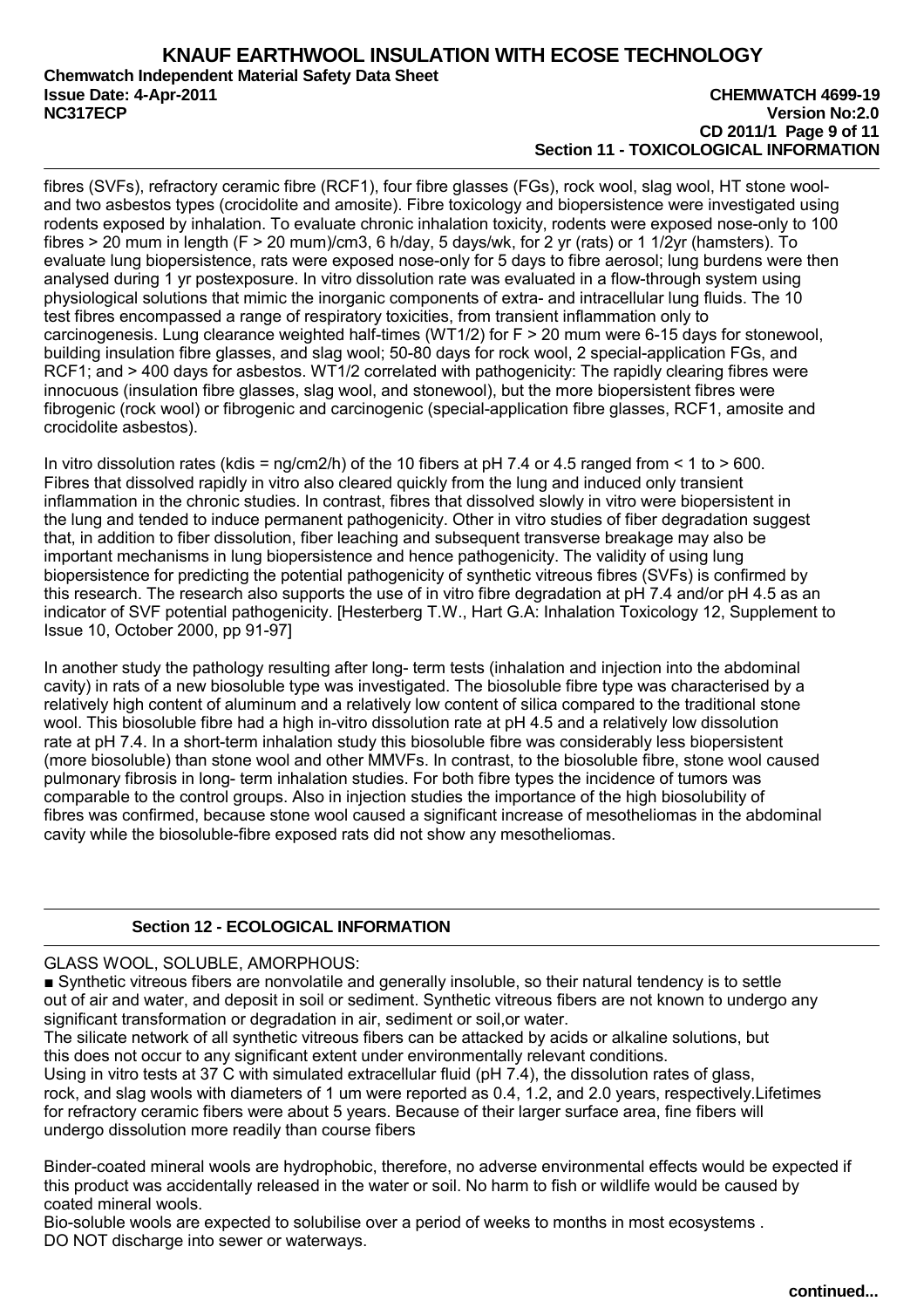**Chemwatch Independent Material Safety Data Sheet Issue Date: 4-Apr-2011 CHEMWATCH 4699-19 NC317ECP Version No:2.0**

# **CD 2011/1 Page 10 of 11 Section 12 - ECOLOGICAL INFORMATION**

| <b>Ecotoxicity</b>                                                                           |                                              |                                              |                        |          |
|----------------------------------------------------------------------------------------------|----------------------------------------------|----------------------------------------------|------------------------|----------|
| Ingredient                                                                                   | Persistence:<br>Water/Soil                   | Persistence: Air                             | <b>Bioaccumulation</b> | Mobility |
| Knauf Earthwool Insulation with<br><b>ECOSE Technology</b><br>glass wool, soluble, amorphous | No Data<br>Available<br>No Data<br>Available | No Data<br>Available<br>No Data<br>Available |                        |          |

## **Section 13 - DISPOSAL CONSIDERATIONS**

• Recycle wherever possible or consult manufacturer for recycling options.

• Consult State Land Waste Authority for disposal.

• Bury or incinerate residue at an approved site.

• Recycle containers if possible, or dispose of in an authorised landfill.

## **Section 14 - TRANSPORTATION INFORMATION**

## **HAZCHEM:**

None (ADG7)

## NOT REGULATED FOR TRANSPORT OF DANGEROUS GOODS: ADG7, UN, IATA, IMDG

## **Section 15 - REGULATORY INFORMATION**

POISONS SCHEDULE None

## **REGULATIONS**

### **Regulations for ingredients**

**glass wool, soluble, amorphous (CAS: 65997-17-3) is found on the following regulatory lists;** "Australia Inventory of Chemical Substances (AICS)","OECD Representative List of High Production Volume (HPV) Chemicals"

## **No data for Knauf Earthwool Insulation with ECOSE Technology (CW: 4699-19)**

## **Section 16 - OTHER INFORMATION**

■ Classification of the preparation and its individual components has drawn on official and authoritative sources as well as independent review by the Chemwatch Classification committee using available literature references.

A list of reference resources used to assist the committee may be found at: www.chemwatch.net/references.

■ The (M)SDS is a Hazard Communication tool and should be used to assist in the Risk Assessment. Many factors determine whether the reported Hazards are Risks in the workplace or other settings. Risks may be determined by reference to Exposures Scenarios. Scale of use, frequency of use and current or available engineering controls must be considered.

This document is copyright. Apart from any fair dealing for the purposes of private study, research, review or criticism, as permitted under the Copyright Act, no part may be reproduced by any process without written permission from CHEMWATCH. TEL (+61 3) 9572 4700.

**continued...**